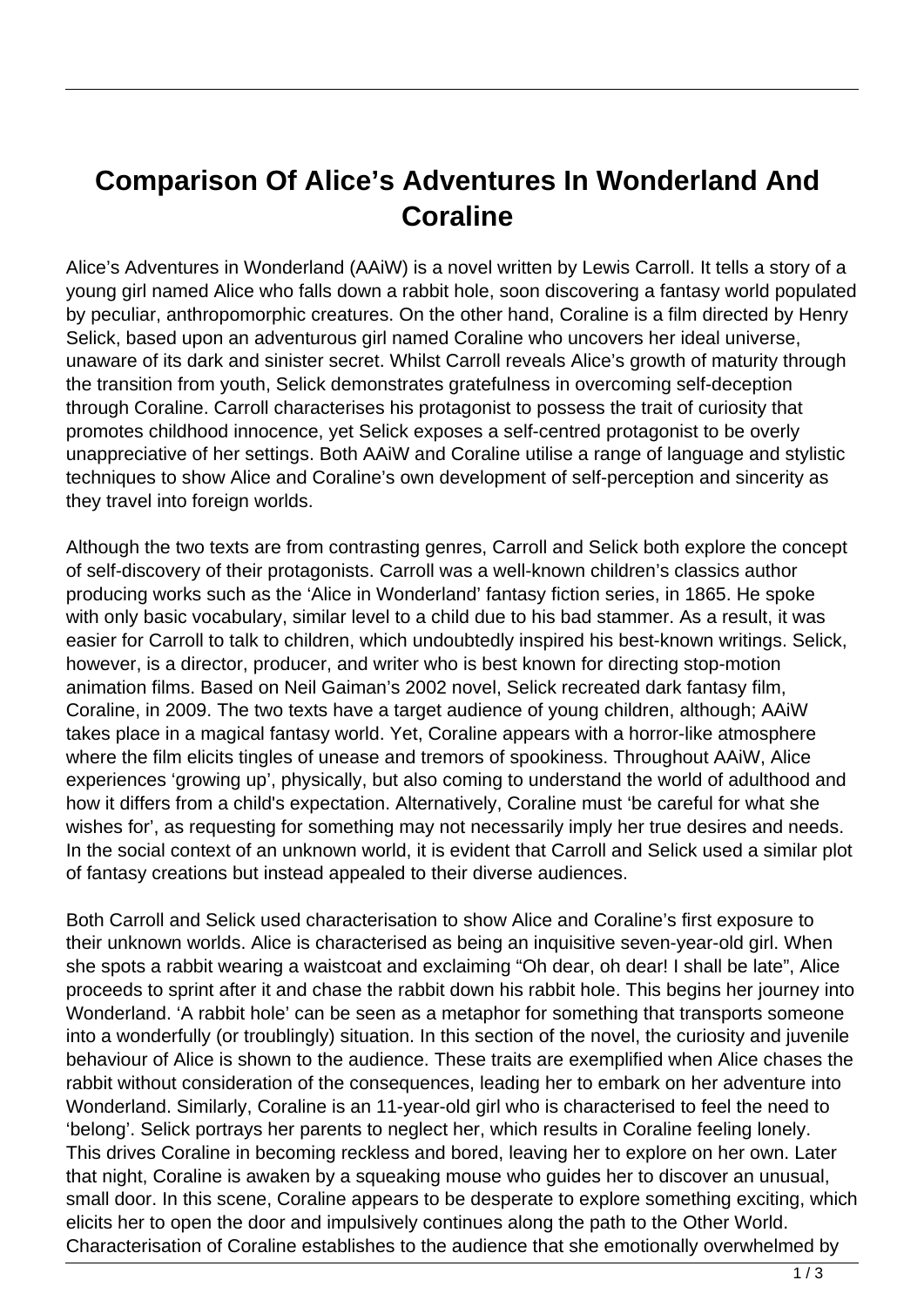the lack of interest she is receiving in the real world. Therefore, affecting her ability to think and act rationally. Distinctly, both protagonists carry traits of curiosity that results in their exposure to the alternative worlds. Revealing Alice and Coraline's youth-like behaviour through their discovery of the unknown worlds, relates to the awakening of a new reality for the two protagonists.

Together, both authors use foreshadowing to indicate to the audience that the beginning of Alice and Coraline's journey into the unknown world is near. In the beginning, Alice's fall down the rabbit hole foreshadows her curiosity and personality, as her dialogue is mainly juvenile and random. For example, Alice remarks to be falling through the Earth and landing in "Australia or New Zealand". This follows the concept of 'growing up'; as Alice's exaggerated dialogue is a reminder to the audience of her childish-like behaviour. With the use of foreshadowing, Alice's youth is emphasised to the audience through her dialogue, which prepares for the development of her maturation. Moreover, the very first scene of Coraline shows a pair of eerie metallic hands transforming an old doll into a doll with an identical appearance to Coraline. These menacing hands belong to the Other Mother, which foreshadows her attempts to manipulate Coraline's self-conscious and expectations of a perfect life. Accordingly, Coraline then later despises the real world and envies the Other World. The small preview of the Other Mother in the opening scene foreshadows to the audience that Coraline's behaviour is about to be influenced by the Other World. Therefore, foreshadowing is incorporated within the plots of two texts, accentuating Alice and Coraline's encounter of the unfamiliar domains. As a result, the audience can compare similarities and differences that arise from two worlds of the protagonists.

Carroll and Selick both emphasise the result of Alice and Coraline's growth when travelling within their different domains by using symbolism. The extremely beautiful garden of Wonderland serves as a symbol to convey Alice's desires to hold onto her feelings of childlike innocence that she must vacate as she matures. During her adventures in Wonderland, Alice is constantly asked to prove what she knows and often remarks the lessons she has learnt to others she meets along the way. This displays Alice's progressive knowledge, where new experiences becomes a learning lesson for her, suggesting a growth of development. Alternatively, the Other Mother become a very predominate character within Coraline, essentially, indicating that Coraline is present in the Other World. Additionally, when Coraline is asked by the Other Mother to have her "eyes sewed", she abruptly becomes frightened. As Coraline constantly refuses her offer, the Other Mother angers in frustration and transforms into this spider-like figure; attempting to eat Coraline. This assists Coraline into realising that the Other World is not so perfect, where she is desperate to have everything to back normal, such as reverting to the real world. Furthermore, her wishes for the 'perfect' life is not what she truly desires and changes her mindset to appreciating her real world. Conclusively, both Alice and Coraline are faced with symbolic images and characters along their journey, which results in their transforming identities. Throughout the course of the unknown worlds, the two protagonists experience unusual incidents that express a development of growth and a change in state of mind.

The two authors use juxtaposition to highlight the change of Alice's infantile behaviour and display a contrast in Coraline's setting. Alice mentions she becomes "curiouser and curiouser" while exploring Wonderland, as she experiences many changes in size, whether it be as small as a mouse or as big as a giant. Alice's maturation is juxtaposed in these events, which represents the evolution of her childlike persona. The transition from being a child into